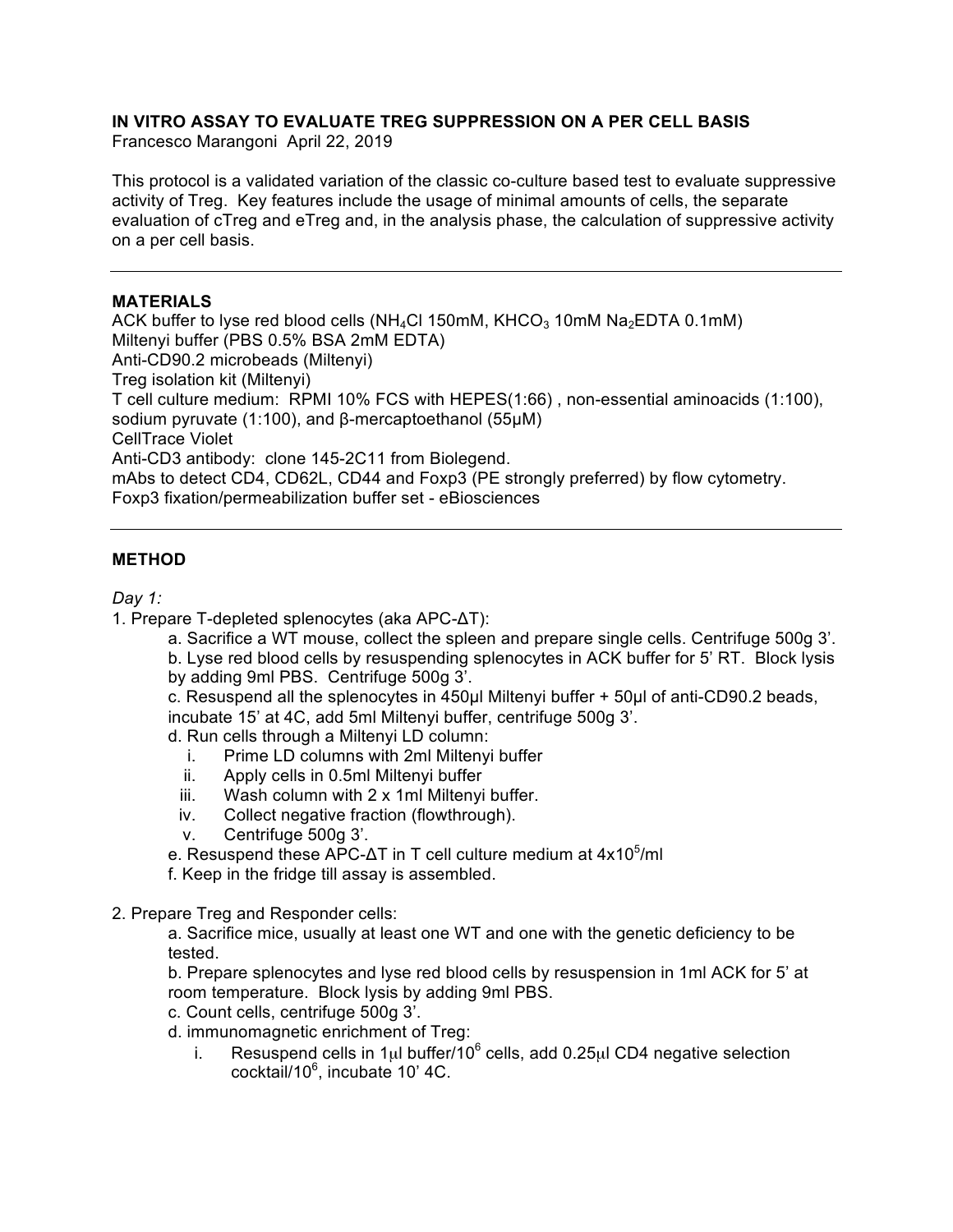- ii. Do not wash. Add  $0.75\mu$ l buffer /10<sup>6</sup> cells, 0.5 $\mu$ l of anti-biotin beads /10<sup>6</sup> cells, and  $0.25$ <sub>ul</sub> anti-CD25 PE  $/10^6$  cells. Incubate 15' 4C.
- iii. Wash with 5ml Miltenyi buffer, centrifuge 500g 3', resuspend in 0.5ml Miltenyi buffer.
- iv. Apply on LD columns  $({\sim}120x10^6$  cells per column) as described in step 1.d. Collect the negative fraction.
- v. **PRO TIP** Count cells, which should be ~20% of input. If it is much more, enrichment likely failed (kit expires exactly as advertised).
- vi. Centrifuge 500g 3'.
- vii. Resuspend cells in 1 $\mu$ l anti-PE beads /10<sup>6</sup> cells, and 9 $\mu$ l of buffer /10<sup>6</sup> cells. Also add the other (non-PE labeled!) antibodies, e.g. CD4-PB 1:200, CD62L-APC 1:100, CD44 Ax700 1:100. Incubate 15' 4C. Add 5ml Miltenyi buffer and centrifuge 500g 3'. Resuspend in 0.5ml Miltenyi buffer.
- viii. Apply on MS column  $(100x10^6$  cells per column).
	- Prime columns with 0.5ml Miltenyi buffer
		- Apply cells, resuspended in 0.5ml Miltenyi buffer
		- Wash 3x with 0.5ml Miltenyi buffer.
		- Keep positive fraction as CD4<sup>+</sup>CD25<sup>+</sup> Treg and negative fraction as CD4<sup>+</sup> CD25- responders.
	- Centrifuge enriched Treg at 500g 3' and resuspend them in 700 µl T cell medium.

e. FACS sort cTreg (CD4<sup>+</sup>CD25<sup>hi</sup>CD62L<sup>+</sup>CD44<sup>lo</sup>) and eTreg (CD4<sup>+</sup>CD25<sup>hi</sup>CD62L<sup>-</sup> CD44 $^{\text{hi}}$ ). If by any chance you had GFP expressed by the Foxp3 locus, sort cTreg as CD4<sup>+</sup>GFP<sup>+</sup>CD62L<sup>+</sup>CD44<sup>lo</sup> and eTreg as CD4<sup>+</sup>GFP<sup>+</sup>CD62L CD44<sup>hi</sup>.

f. Carefully transfer to a 15ml Falcon tube and centrifuge 500g 3'.

g. Keeping the count given by the flow sorter, resuspend cTreg and eTreg at  $2x10^5$ /ml in T cell culture medium. Keep in fridge until usage.

## 3. Label Responder cells with CellTrace Violet (CTV):

- a. Resuspend all Responder cells obtained from step 2.d.vi in 1ml PBS 1%FCS.
- b. Dilute CTV in PBS 1% FCS 1:500 (typically, 2µl for 1ml) to make a 2x solution.
- c. Mix 1ml of cells with 1ml of diluted CTV and immediately vortex.
- d. Incubate 20' at 37C.
- e. Carefully pipette 5ml pure FCS under the cells and spin 5' 500g

f. Resuspend labeled responder cells at  $2x10^5$ /ml in T cell culture medium. Keep in fridge until usage.

#### 4. Compose the assay:



Typical setup for one kind of Responders and one of cTreg / eTreg in a U-bottom 96-well plate. One would need:

APC-ΔT: 7.2x10<sup>5</sup> Labeled responders:  $3.6x10<sup>5</sup>$ cTreg / eTreg:  $6x10^4$  each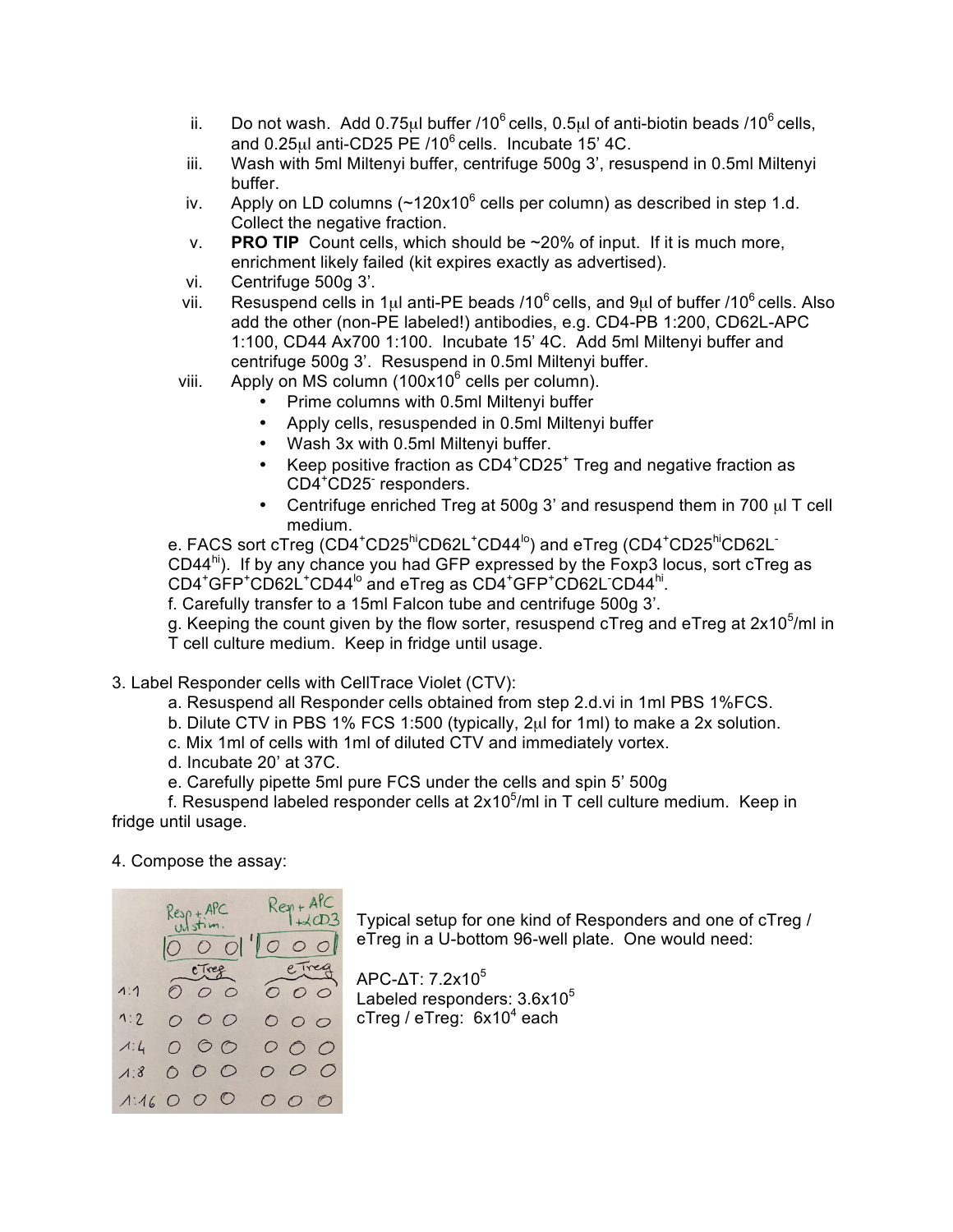a. Dilute anti-CD3 mAbs in T cell culture medium at the concentration of  $1\mu q/ml$  (4x). b. In a U-bottom 96-well plate, start plating c and eTregs.

- i. Put 100  $\mu$  of Treg cell suspension in all the wells corresponding to the 1:1 Responder:Treg ratio.
- ii. Pipette 50  $\mu$ l of T cell culture medium in all other wells.
- iii. Using a multichannel pipette, take 50ul of Treg from the 1:1 wells and put them in the 1:2 wells, pipette well, take 50 µl of Treg from the 1:2 wells and put it in the 1:4 wells, and so on so forth until you get to the 1:16 dilution. You have 100µl there, discard 50 µl of it. You should end up with serially diluted Treg from  $10x10^3$  per well to 625 per well, all wells having 50  $\mu$ l of Treg suspension.

c. Plate APC- $\Delta$ T 50 μl per well, in all wells. It makes 20x10<sup>3</sup> APC- $\Delta$ T per well.

d. Plate Responders 50  $\mu$ l per well, in all wells. It makes 10x10<sup>3</sup> Responders per well. e. Plate diluted anti-CD3 mAbs, 50 µl per well. The final concentration of anti-CD3 antibody is 250ng/ml. This goes in all wells except the ones corresponding to the nonstimulated cells, where 50 µl of T cell medium should be put. f. Incubate at 37C for 72h.

## *Day 4:*

- 1. Transfer cells from the U-bottom plate to a V-bottom plate. Centrifuge 500g 3'.
- 2. Stain with 50 µl ZombieRed (1:400) diluted in PBS, incubate 15' 4C
- 3. Block with FcBlock (1:50) in 50 µl T cell medium, add on top of ZombieRed, incubate 10' 4C.
- 4. Surface staining: Prepare 100  $\mu$  of T cell medium with Abs 2x, add on top and incubate 15' 4C. Use the same fluorophore as for staining in day 1, step 2.d.vii. for CD4 (in this example, PB), add if relevant CD45.1 and CD45.2 or other congenic markers.
- 5. Centrifuge 500g 3'.
- 6. If Treg have GFP, one may resuspend in 200 µl PBS 0.5% BSA and go to step 10. Otherwise, do the following:
- 7. Fix cells using the Foxp3 fixation/permeabilization buffer (to be diluted 1:4 with buffer diluent immediately before use). Budget 200 µl per well. Incubate 30' RT. Centrifuge 800g 3'.
- 8. Dilute Foxp3-PE in Foxp3 wash buffer (1:100) calculating 50 µl/well, and stain cells for 30' 4C.
- 9. Add 150µl Foxp3 wash buffer, centrifuge 800g 3' and resuspend cells in 200 µl Foxp3 wash buffer. Go to the cytometer.
- 10. Set the cytometer to acquire ALL the sample in the well, in order to be able to count how many Treg you have in each well.

## *Any day after 4:*

- 1. Calculate Fold Increase (FI) of responders using the CTV dilution plot.
	- a. Draw linear gates corresponding to every peak of the CTV, and count cells in each.
	- b. Calculate the number of progenitors that gave rise to the plot. For cells that divided 0 times it is all of the cells, for cells that divided once it is the cell number / 2, for cells that divided 2 times it is the cell number / 4, and so on. Sum all progenitors together. In mathematical terms, this is:

$$
progenitors = \sum_{i=0}^{n} \frac{count_i}{2^i}
$$